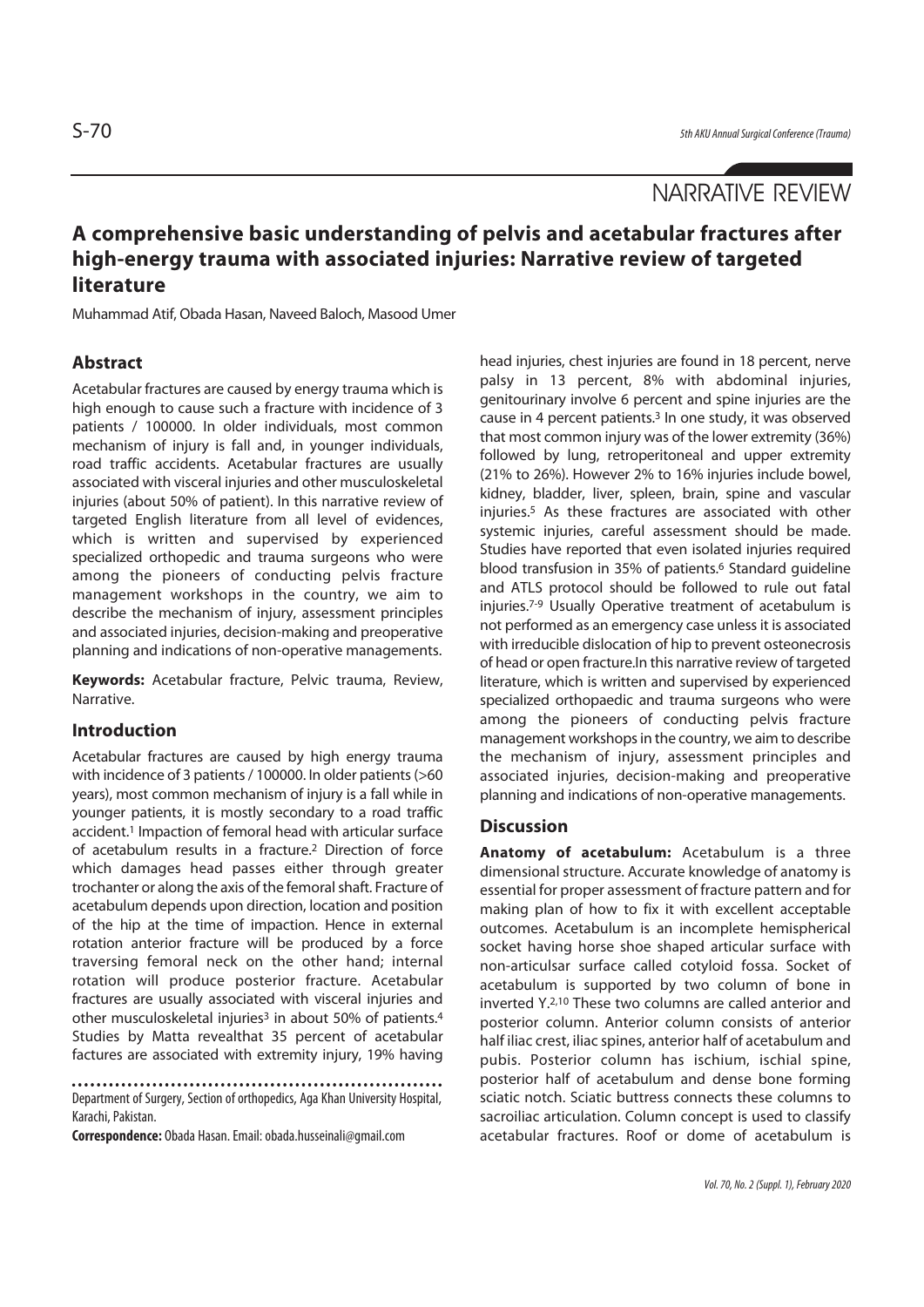## 5th AKU Annual Surgical Conference (Trauma)  $S-71$



**Figure-1:** Anatomy and radiological lines on antero-posterior plain radiograph of pelvis.

weight bearing area of the acetabulum. Anatomic restoration of dome with concentric reduction of femoralhead is the ultimate goal of operative and nonoperative treatment. Quadrilateral surface forms lateral border of true pelvis.2 Radiological anatomy is equally important in evaluating these critical patients (Figure-1).

**Presentation of patient:** Patient with acetabular fracture usually presents with high energy trauma with associated injuries as described above. However in elderly patients ground level fall is a common presentation. Mechanism of injury determines the pattern of fracture like fall from height, direct blow injury, driver having road traffic accident while driving and pedestrian struck bay vehicle. Patient may complain of pain at knee due to knee injury (bony or ligamentous). In osteoporotic bone, low energy trauma (history of fall) is usual cause of fracture. It is crucial to investigate possible reason of fall in these patients. They may have underlying medical condition involving cardiac or neurologic component. Patientswith history of trauma must be evaluated with ATLS protocol to find out immediate life threatening or limb threatening conditions. In general orthopedic examinations include careful examination of whole musculoskeletal and11,12 peripheral neurovascular examination with documentation. In polytrauma patients and patients with head injury, should be evaluated carefully to prevent missed injuries. Such patients usually are found to have skeletal injuries which were not identified at initial presentation. Morel-Lavalle  $lesion<sup>13</sup>$  is a deep local closed soft tissue injury with internal degloving around the inguinal region and flanks which may become infected leading to wound infection,sepsis and septicaemia. In such cases, delayed wound closure and fracture fixation is required.

Neurological examination is important for patient

prognosis. Fracture of posterior acetabular wall or column with dislocation is commonly found to be associated with sciatic nerve injury, which most of the time involve peroneal division.14,15 Injury may vary with either isolated sensory or motor component or loss of individual muscle. So it is important to examine active ankle and toe dorsiflexion and planter flexion individually. Hip adductors and quadriceps femoris muscle help in evaluating obturator and femoral nerves respectively. Limb shortening is an important finding for hip dislocation or posterior acetabular all fracture and should be evaluated.14

**Radiological assessment:** Letournel and Judet described that anteroposterior pelvis and Judet views (two 45 degree oblique views) are used to determine radiographic anatomy of acetabulum. Radiographic classification of acetabular fracture is based on work of Letournel and Judet by using three different radiographic views (anteroposterior pelvis, obturator (45-degree internal Judet view) oblique view or iliac (45-degree external Judet) oblique view. There are six basic landmarks on AP view of pelvis. These are the ilioischial, iliopectineal, tear drop, the roof of acetabulum, anterior and posterior rim of acetabulum. Acetabular fractures are classified in view of disruption of these landmarks. For example, fracture that disrupts iliopectineal line will produce

**Table-1:** Letournel Classification of Acetabular Fractures.39

| <b>Elementry Fracture Patterns</b> | <b>Associated Fracture Patterns</b> |
|------------------------------------|-------------------------------------|
| Posterior wall                     | Posterior column and posterior wall |
| Posterior column                   | Transverse and posterior wall       |
| Anterior wall                      | Anterior column(or wall) and        |
|                                    | posterior hemitransverse            |
| Anterior column                    | T-shaped                            |
| Transverse                         | <b>Both column</b>                  |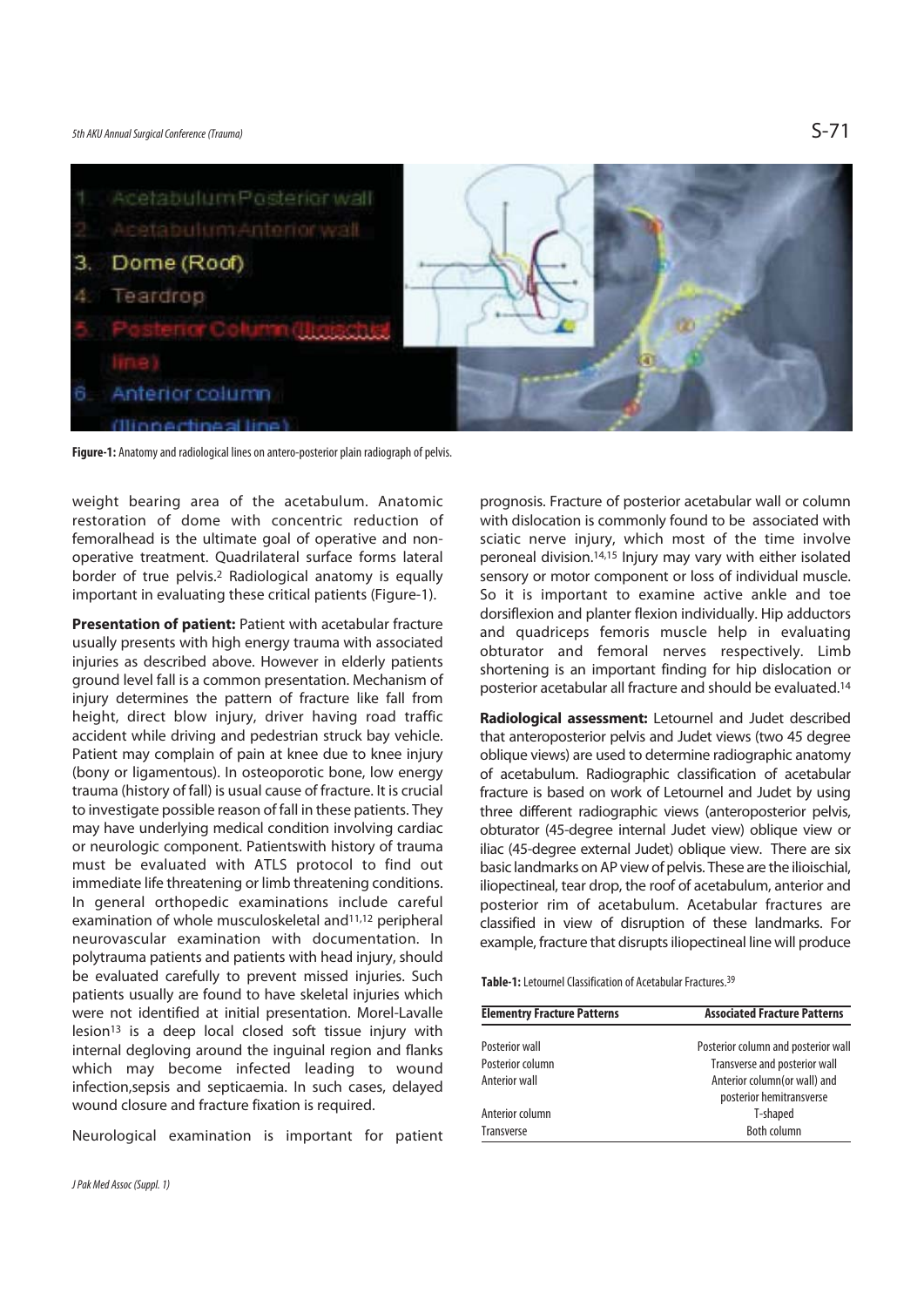

**Figure-2:** A 17 Years old boy presented to Emergency Department after a run over injury by truck, vitals, abdominal and rectal examination was unremarkable. He was catheterized and no hematuria was present. Trauma team cleared the patient for surgery. A: Preoperative radiographs showing right acetabulum transverse comminuted fracture, anterior column disruption, left pubic rami fracture and sacroiliac joint disruption. B: CT scan of pelvis with 3D reconstruction confirming the findings and helping in preoperative planning.

anteriorcolumn fracture while posterior column fracture is produced by disruption of ilioischialline.These lines are also helpful and used as a guide in operating room for restoring fracture anatomy in acetabular fractures.

CT scan is helpful in delineating anatomy of pelvis but it has not replaced theradiograph. Axial cuts should be taken in a thin interval of 3mm. The CT scan of entire pelvis is mandatory to identified missed injury and it is helpful in comparison with opposite side. Better assessment of fracture configuration, Intra-articular fragments and impaction can be done on CT scan<sup>14,16</sup> (Figure-2, 3).

#### **Treatment**

**Non-operative treatment:** Concentrically reduced stable

hip that does not have superior acetabulum dome as a part of fracture can be managed non-operatively.17-20 It comprises of non-displaced or minimally displaced fracture and patients with secondary congruence (displaced both column fracture), medical contraindication to surgery.21,22 Other indications include low anterior column, low transverse, low T-shape fractures, wall fracture without compromising stability and severe osteoporosis. These patients should be followed weekly with radiographs to make sure adequate reduction. Patients need bed rest in the acute phase of injury to progress to hip range of motion and partial weight bearing. It usually takes 6 to 12 weeks for the fracture to heal. Later the patient is mobilized for full weight bearing.23

Prognosis of acetabular fracture strongly depends on involvement of acetabular dome.23 Upper third of acetabular weight bearing area is called Roof of acetabulum (superior dome). Oslon and Matta observed axial CT sections and proposed that upper 10mm articular surface is equivalent to acetabular dome. It is helpful in demonstrating whether the acetabular line passes through this region. Non-operative treatment is more favoured as it has a displacement less than two mm (<2mm).10,18,19

Roof-arc angle is measured by Matta to determine whether remaining acetabulum is sufficient to maintain stable and congruous relationship with

the head of the femur. Decision of operative vs. nonoperative treatment can be decided on measuring angle.18 It is calculated by using all three radiographic films without traction. Medial, Anterior and Posterior roof-arc is measured on radiograph by using AP, Obturator and iliac oblique views respectively. To measure this angle, a vertical line is placed through the centre of head of femur and a second line is traced from centre of femoral head to articular surface fracture of acetabulum at particular view. Both column fracture and posterior wall fracture are exempted from these calculations. It is recommended that fracture having medialroof -arc angle greater than 45 degrees, anterior angle of greater than 25 degrees and posterior angle of greater than 70 degrees is considered for non-operative management.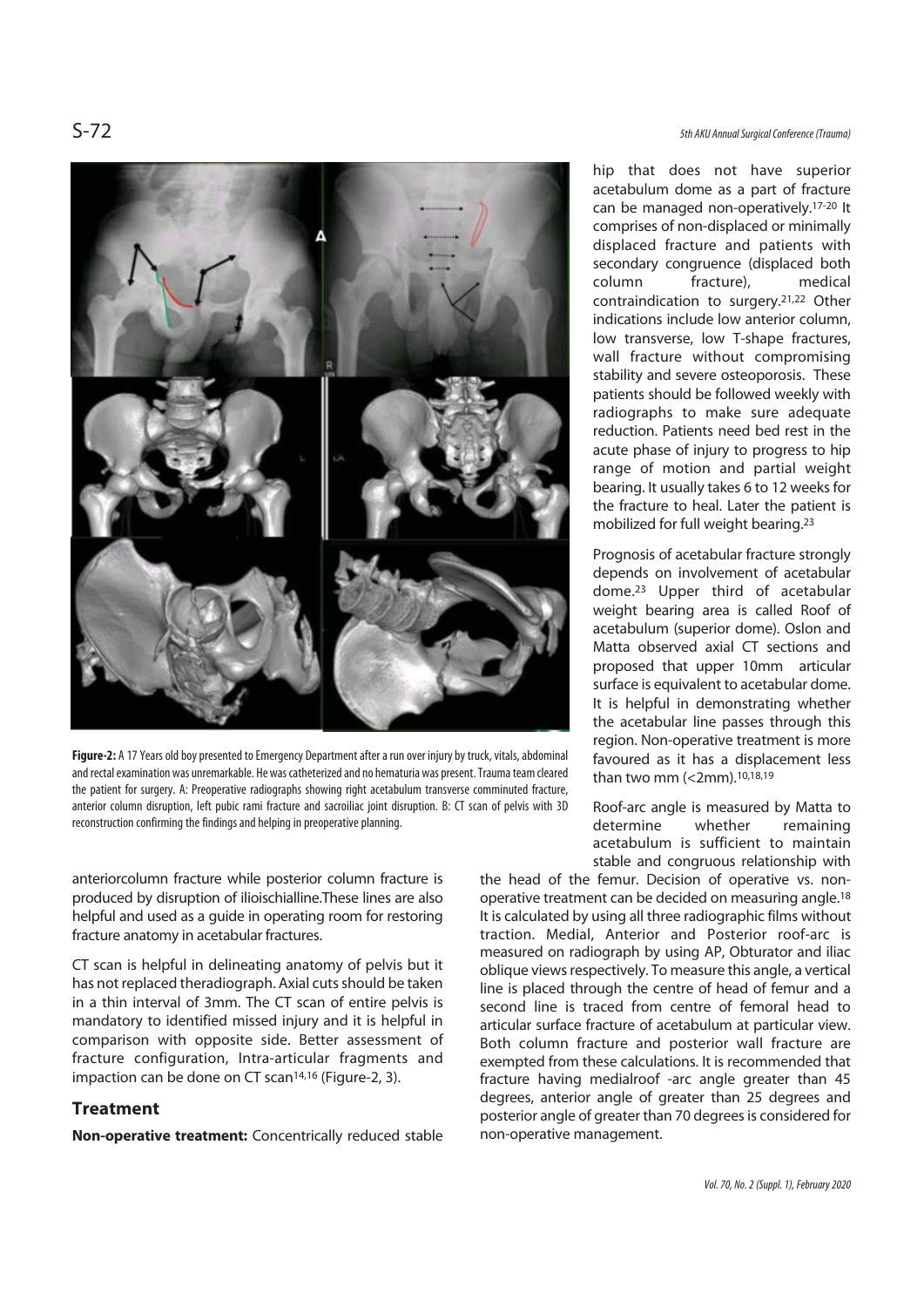5th AKU Annual Surgical Conference (Trauma)  $S$ -73



**Figure-3:** Same patient in figure 1. He had a fever spikes and abdominal tenderness while admitted in the special care unit. A: CT scan showing intraperitoneal extravasation of contrast and peritonitis due to ruptured bladder which was missed at time of presentation. This was controlled surgically followed by left sacroiliac joint and then acetabulum fixation as in the pelvis outlet view in B. C: Two years follow-up radiographs showing union of the fracture with preserved hip joint and head of femur.

**Operative Management:** All acetabular fractures with joint instability and/or incongruity are amenable to operative fixation regardless of classification type. In general acetabular fracture is not treated on emergent basis. Three to five days delay is usually acceptable for proper preoperative planning, further evaluation of patient associated injuries and optimization of the patient.24,26 Radiological and clinical outcome are dependant on time to surgery, in elementary fractures, surgery should not be delayed more than 15 days and with associated injuries, not more than 10 days.<sup>27</sup> Recurrent hip dislocation despite of reduction,

irreducible hip dislocation, progressive sciatic nerve deficit, open fracture, associated vascular injury and ipsilateral femoral neck fracture are emergency indicationsfor acetabular fracture fixation.28

#### **Selection of Proper Surgical Approach:**

It is a crucial aspect of pre-operative fracture fixation planning. However, fracture configuration, delay in primary surgery and fracture displacement are main factors contributing in decision making. Judet et al has effectively demonstrated various surgical approaches including Kocher-Langenbeck, Iliofemoral, ilioinguinal and extended iliofemoral.<sup>18</sup> These approaches give exposure to one column and you have to reduce the opposite column indirectly. However extended iliofemoral approaches gives access to all aspects of acetabulum and are commonly employed in delayed surgical management of associated fractures. Various other approaches have been added in literature including modified Gibson approach, the modified Stoppa approach,29 Trochanteric flip osteotomy and combined anterior and posterior approaches. We are not addressing the details of surgical approaches and technique and method of fracture fixation. Figure-4 demonstrates the patient's prone position to fix the posterior column and posterior wall fracture, pelvis model is on the table beside the surgeon to guide the 3D structure of the pelvis and acetabulum.

#### **Complications**

Arthritis after acetabular fracture is a common complication.30 Adequate reduction is required to prevent complications. Studies showed better long-term outcomes in fracture reduction to within 1 mm of displacement. Patient may need replacement in advance arthritis.<sup>31,32</sup> There is 5% infection rate in patients with acetabular fracture,<sup>36</sup> which increased with soft tissue injury,<sup>30</sup> open fracture, gastrointestinal and urological injuries. Embolization of pelvic arteries increases risk of infection after open reduction and internal fixation.33,34 Obesity increases complications and hospital stay<sup>35</sup> and adds 5% increased risk of infection as compared to a normal patient.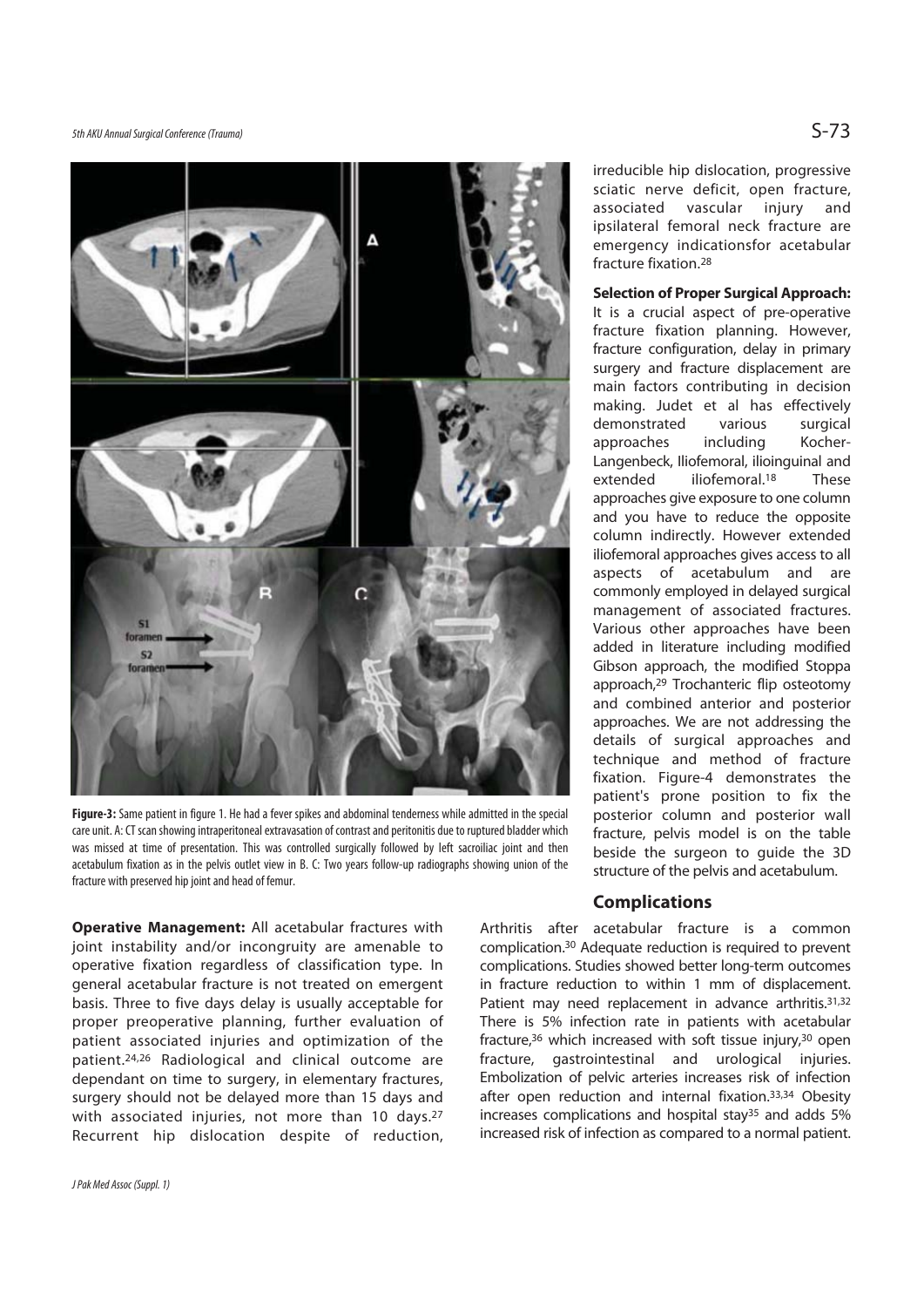

**Figure-4:** The operation Theatre setting. Note in (A) The pelvis model is beside the surgeon to help guide in screws and plate fixation as a 3D- model. Moreover as in (B) the assistant who is doing traction which is connected to skeletal traction in distal femur.

If infection involves the joint, results are bad with complete joint destruction. This usually occurs in conditions where the joint has been exposed (Kocher-Lahgenbeck or extended approach). In ilioinguinal approach, results are better because of indirect joint reduction and decreased soft tissue dissection, hence preserving local blood supply. Management of infection is same as musculoskeletal infection in the rest of the body.

Iatrogenic nerve injury can occur to superior and inferior gluteal nerve, obturatoror femoral nerve. The most common nerve injury is sciatic nerve injury.36 These injuries may occur in extended approaches. Preventive measures with careful patient positioning, shifting and dissection can minimize this injury. Recovery of functions is variable; it may take three years for recovery. Management of sciatic nerve injury includes ankle-foot orthosis, physical therapy, observation and neurogenic pain medications. Release of nerve from heterotrophic bone and scar tissue is helpful. In case of femoral nerve, ambulation is difficult and may need bracing.

Venous thromboembolism is common with acetabular fracture (either post-traumatic or postoperative). In one study, 13(2.6%) deaths were reported after surgery of which 4 were due to massive pulmonary embolism.<sup>10</sup>

Incidence of heterotrophic ossification is high about 90% (ranges 18% to 90%) of patients. Loss of 20% of hip movements is considered as severe heterotrophicossification. Excision is needed after maturation. Post-operative radiotherapy or indomethacin are used for post-excision prophylaxis.37,38

### **Conclusion**

Acetabular fractures are complicated fractures and associated with multiple visceral injuries, which if missed

S-74 5th AKU Annual Surgical Conference (Trauma)

at presentation, can become catastrophic and fatal. These patients should be assessed according to ATLS protocol and then referred to specialist trauma and orthopaedic surgeons. Radiological studies are very important in classification and decision-making. Needless to say, thorough understanding of anatomy is the key for successful fixation.

# **Strengths, Limitations and Future Study Recommendations**

This is a narrative review of targeted literature simplifying this complex topic from its different angles. This work was done and supervised by experienced specialized orthopaedic and trauma surgeons who were among the pioneers of conducting pelvis fracture management workshops in the country in the last decade. Among main limitation of the study, is that we did not conduct a systematic review of all present literature. We recommend systematic reviews and meta-analyses focusing on the management of such injuries and including, but not limited to, associated injuries and the long term outcomes of surgical Vs conservative management.

**Disclaimer:** None.

**Financial Support and Sponsorship:** Nil.

**Conflicts of Interest:** There are no conflicts of interest.

**Guarantor:** All authors listed take full responsibility.

**ERC Requirement:** Exempted as it is a narrative review article.

### **References**

- 1. Laird A, Keating JF. Acetabular fractures: a 16-year prospective epidemiological study. The Journal of bone and joint surgery British volume. 2005;87(7):969-73.
- 2. Judet R, Judet J, Letournel E. FRACTURES OF THE ACETABULUM: CLASSIFICATION AND SURGICAL APPROACHES FOR OPEN REDUCTION. PRELIMINARY REPORT. The Journal of bone and joint surgery American volume. 1964;46:1615-46.
- 3. Matta JMJOTD. Fracture of the acetabulum: accuracy of reduction and clinical results in patients managed operatively within three weeks after the injury. The Journal of bone and joint surgery American volume. 2011;9(02):31-6.
- 4. Kregor PJ, Templeman D. Associated injuries complicating the management of acetabular fractures: review and case studies. The Orthopedic clinics of North America. 2002;33(1):73-95, viii.
- 5. Porter SE, Schroeder AC, Dzugan SS, Graves ML, Zhang L, Russell GV. Acetabular fracture patterns and their associated injuries.